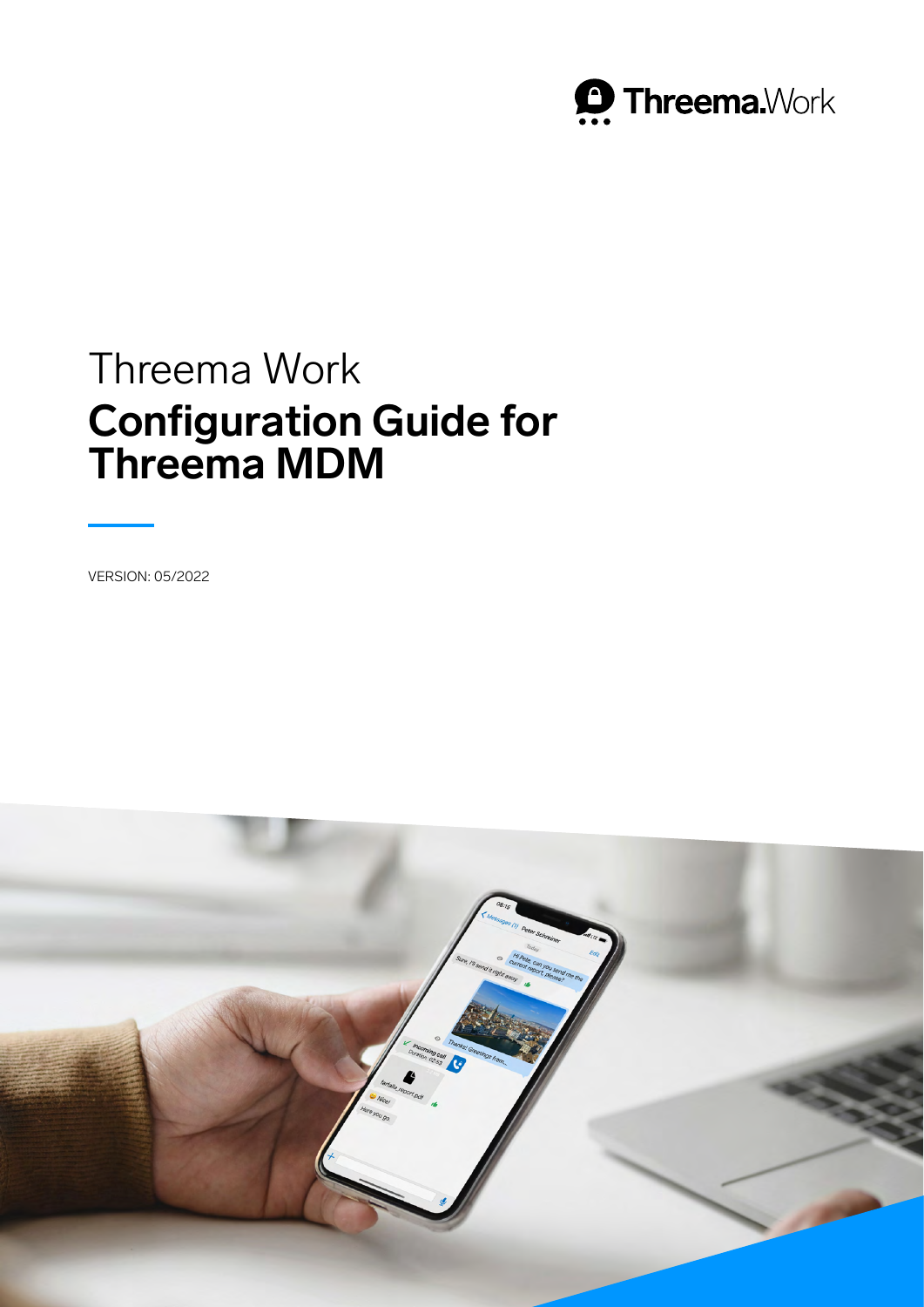# **Threema MDM Configuration Guide**

With Threema MDM, you can preconfigure the Threema Work app for your users and set it up as desired so that the app is ready for use when first launched. Threema MDM is typically used for unmanaged devices (BYOD). To activate the Threema Work app for BYOD use, individual credentials (single-user licenses) come into play.

This document gives you an overview of the trial version's default settings as well as general information about recommended contact list settings and further settings.

# **<sup>1</sup> Default Settings (Already Activated in Trial)**

#### **Threema Safe Backup Option [th\_safe\_enable]**

Threema doesn't store your data on a central server. Instead, your data is only stored on your local device for maximum protection against unauthorized access.

If you ever happen to lose access to your device, Threema Safe regularly creates an anonymous and encrypted backup of your data on the Threema server or on a server of your choice to prevent that your Threema ID, contacts, and groups (as well as other data and settings) are lost. The parameter [th\_safe\_enable] is already set to "On" and "true" by default (see screenshot). This means that your users must use Threema Safe.



th\_safe\_enable ? If set to true, Threema Safe must be used; if set to false, **No** Threema Safe cannot be used. (If not set at all, Threema Safe can be used.)

**Important:** Threema Safe backups don't include chat histories, media files, and profile pictures of contacts and groups. To save chats, please create a data backup or use the export feature: [https://threema.ch/en/faq/data\\_backup](https://threema.ch/en/faq/data_backup)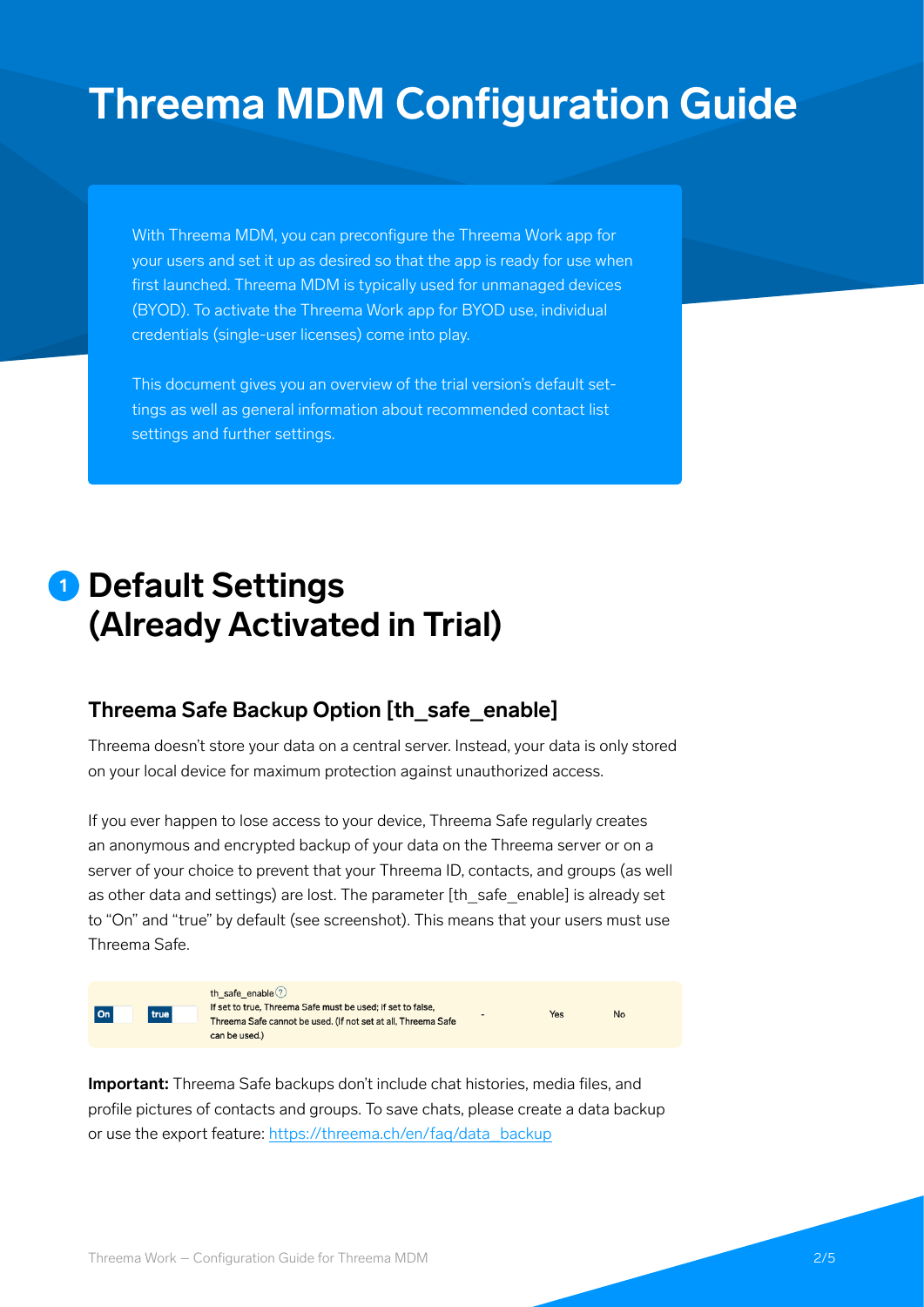## **Hide Inactive and Revoked Threema IDs [th\_hide\_inactive\_ids]**

If a Threema ID doesn't connect to the server for more than three months, the ID is considered inactive and will be grayed out. A Threema ID that has been permanently deleted is struck through and considered invalid.

By setting the parameter [th\_hide\_inactive\_ids] to "On" and "true" (see screenshot), inactive and revoked Threema IDs are no longer displayed in the local contact list. This keeps your employees' contact lists tidy and clear.



# **<sup>2</sup> Contact List Settings (Individual Values)**

# **Configuring First- and Last Name [th\_firstname] / [th\_lastname]**

With Threema MDM, you have the possibility to preconfigure the first and last names of your users to ensure a clear and consistent contact list. Navigate to "Threema MDM > Individual Values," select a user based on the user name, and confirm with "Apply." After that you can set the first name with the parameter [th\_firstname] and the last name with the parameter [th\_lastname] (see screenshot).

| Contacts |         |                                                                                         |                          |     |           |
|----------|---------|-----------------------------------------------------------------------------------------|--------------------------|-----|-----------|
| On       | Lisa    | th firstname $(2)$<br>First name of the user; visible in management<br>cockpit and API. | $\overline{\phantom{a}}$ | Yes | <b>No</b> |
| l On     | Goldman | th lastname $(?)$<br>Last name of the user; visible in management<br>cockpit and API.   | $\overline{\phantom{0}}$ | Yes | <b>No</b> |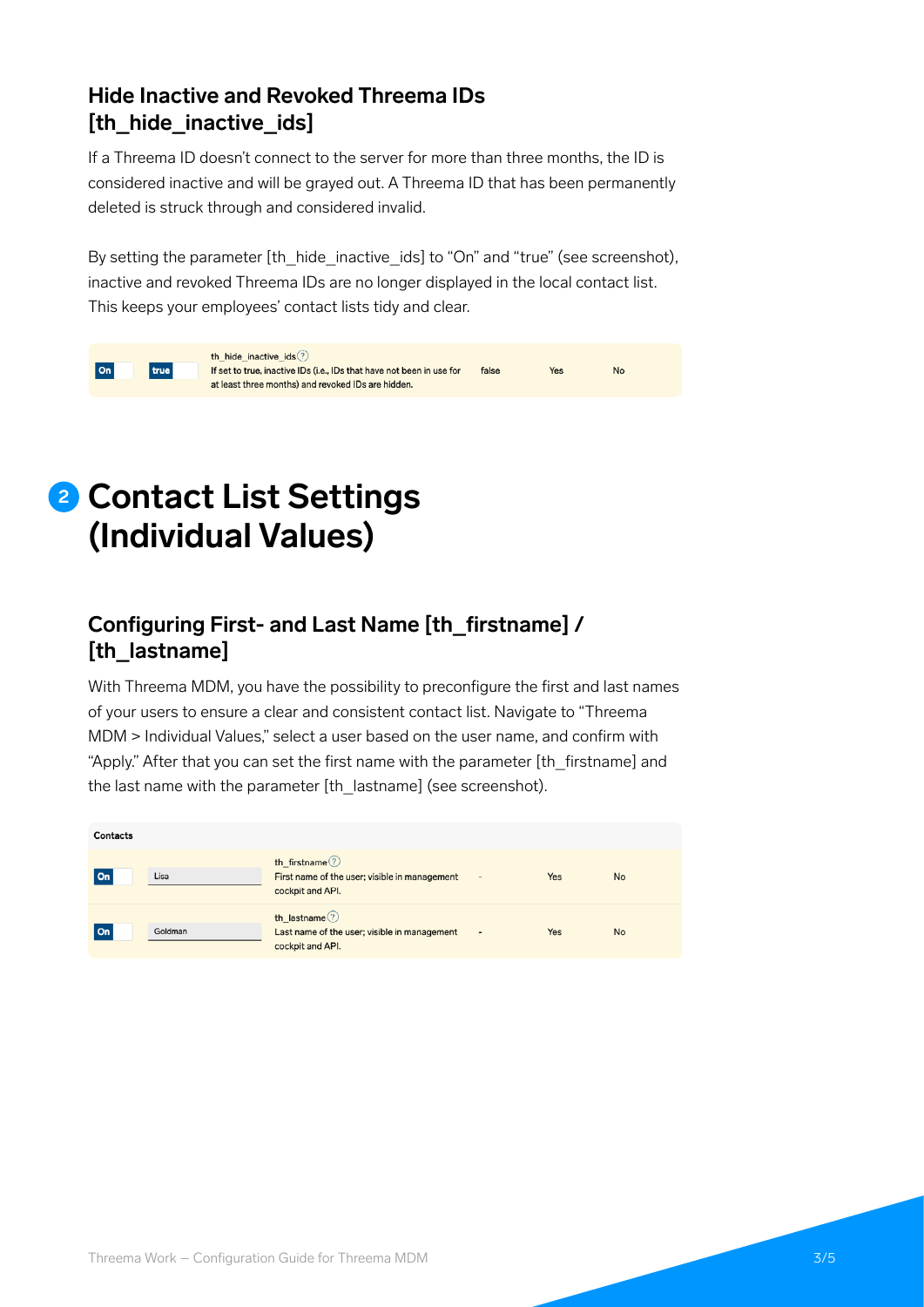## **Restrict Communication to Internal Contacts (Closed User Group)**

Do you want to make sure that in your organization communication is only possible internally? With the following settings, users of a subscription can only communicate with other users of the same subscription or with contacts that were added manually in the management cockpit. Communication with external contacts is inhibited.

| Parameter name         | <b>Activated</b> | Value |
|------------------------|------------------|-------|
| th block unkown        | On               | true  |
| th contact sync        | On               | false |
| th disable add contact | Dη               | true  |
| th readonly profile    | )n               | true  |

**Please note:** You can still allow external users to participate in internal communication by manually adding them to the "App Contact List" in the management cockpit.

# **<sup>3</sup> Further Settings**

## **Disable Changes to Profile Settings [th\_readonly\_profile]**

If the parameter [th\_readonly\_profile] is set to "On" and "true" (see screenshot), users cannot change the following profile settings:

- Nickname
- Profile picture
- Email address / phone number linked to the Threema ID
- Export ID
- Delete ID
- ID revocation password